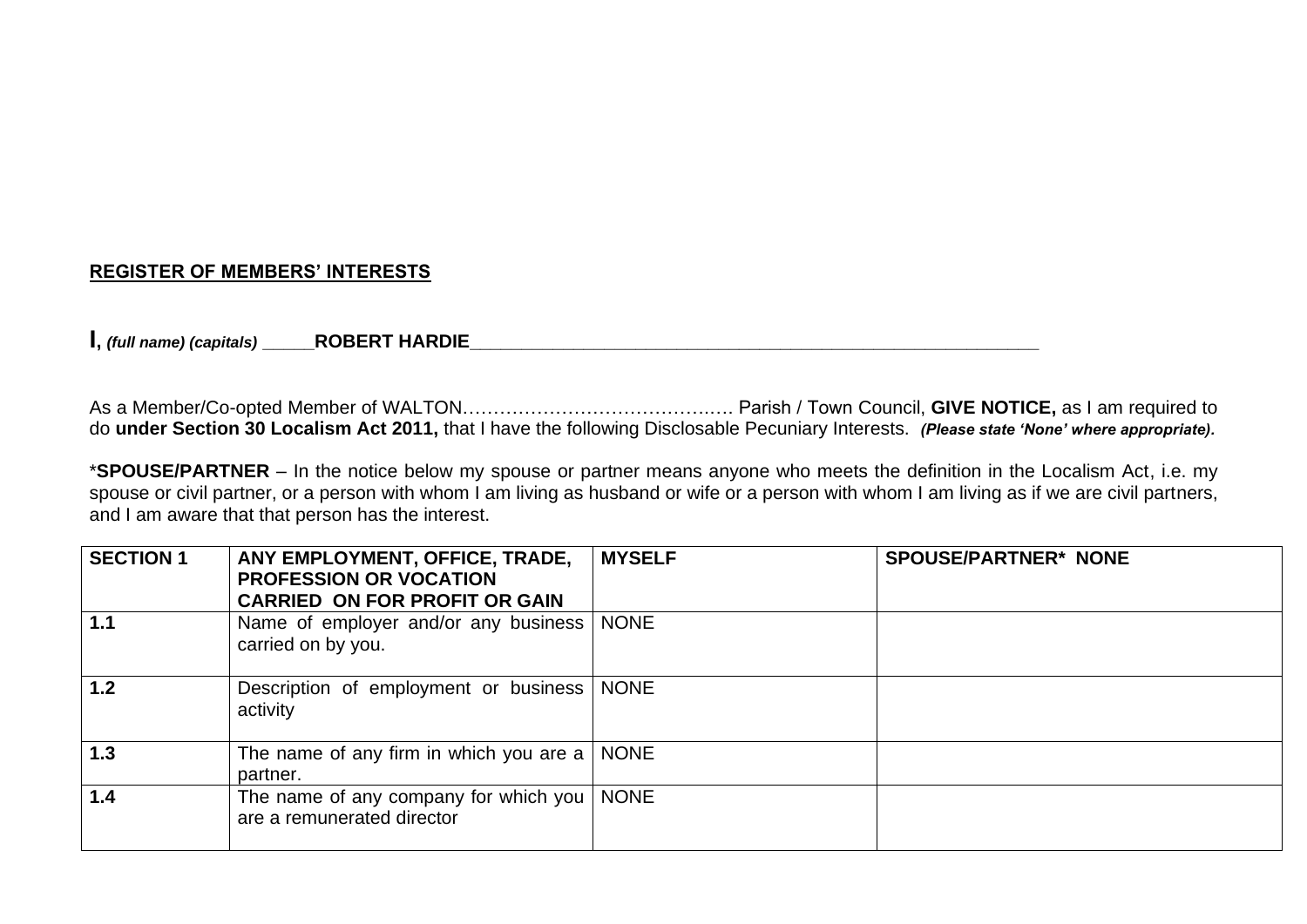| <b>SECTION 2</b> | <b>SPONSORSHIP</b>                                                                                                                                                                                                                                                           | <b>MYSELF</b> | <b>SPOUSE/PARTNER</b> |
|------------------|------------------------------------------------------------------------------------------------------------------------------------------------------------------------------------------------------------------------------------------------------------------------------|---------------|-----------------------|
| 2.1              | Any payment or provision of any other<br>financial benefit (other than from the<br>Council) in respect of any expenses<br>incurred in carrying out duties as a<br>Member or towards the<br>election<br>expenses.                                                             | <b>NONE</b>   |                       |
|                  | This includes any payment or financial<br>benefit from a Trade Union within the<br>meaning of the Trade Union and Labour<br>Relations (Consolidation) Act 1992 (a)                                                                                                           |               |                       |
| <b>SECTION 3</b> | <b>CONTRACTS</b>                                                                                                                                                                                                                                                             | <b>MYSELF</b> | <b>SPOUSE/PARTNER</b> |
|                  | Any contract which is made between you<br>(or a body in which the relevant person<br>has a beneficial interest) and the Council.<br>(a) under which goods or services are to<br>be provided or works are to be executed;<br>and:<br>(b) which has not been fully discharged. | <b>NONE</b>   |                       |
| <b>SECTION 4</b> | <b>LAND</b>                                                                                                                                                                                                                                                                  | <b>MYSELF</b> | <b>SPOUSE/PARTNER</b> |
|                  | Any beneficial interest you have in land<br>which is within the area of the Council.                                                                                                                                                                                         | <b>NONE</b>   |                       |
| <b>SECTION 5</b> | <b>LICENCES</b>                                                                                                                                                                                                                                                              | <b>MYSELF</b> | <b>SPOUSE/PARTNER</b> |
| 5.1              | Any licence (alone or jointly with others)<br>to occupy land in the area of the Council<br>for a month or longer                                                                                                                                                             | <b>NONE</b>   |                       |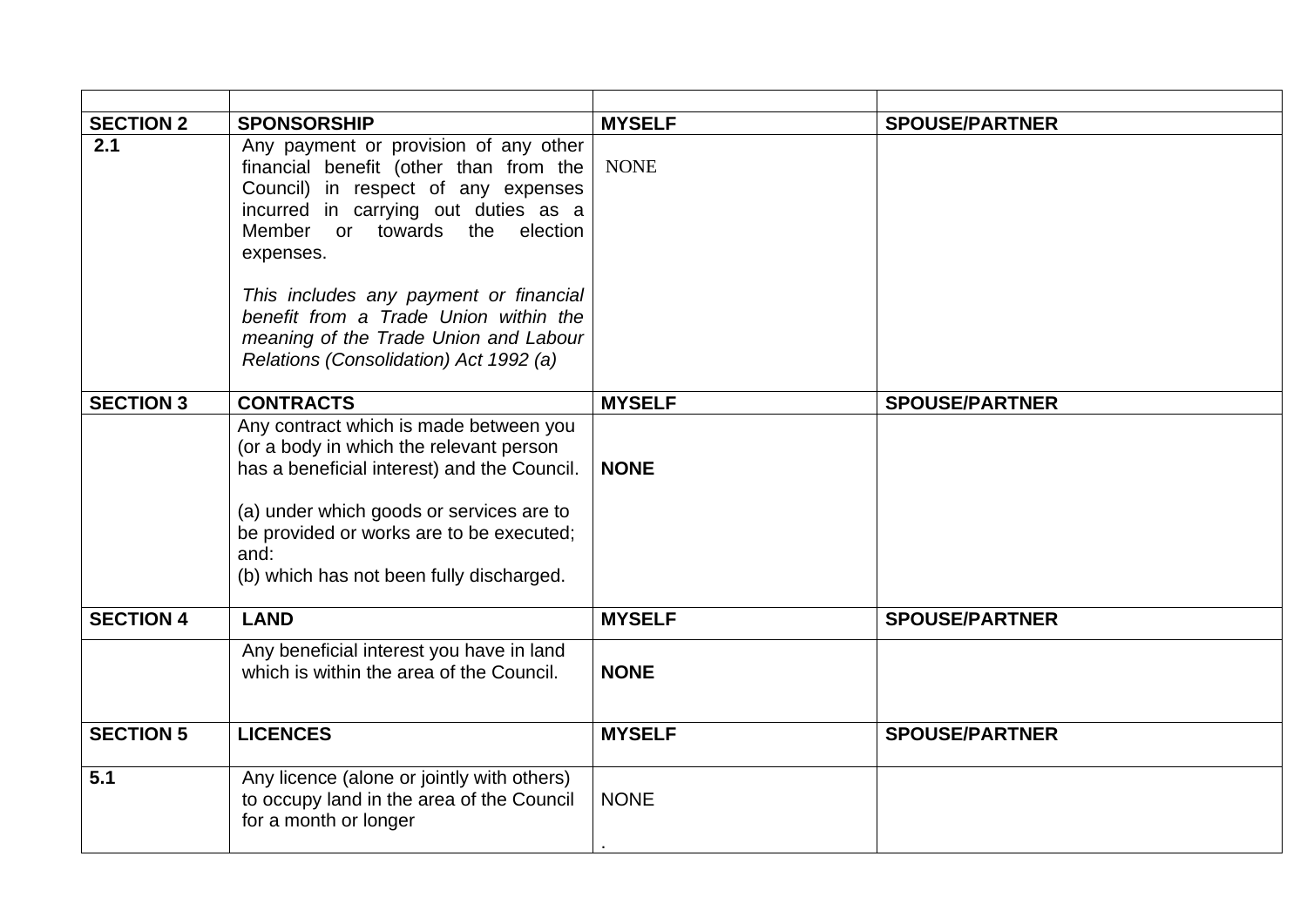| <b>SECTION 6</b> | <b>CORPORATE TENANCIES</b>                                                                                                                                                                                                                                                                                                                                                                                                                                                                                                                                                                              | <b>MYSELF</b> | <b>SPOUSE/PARTNER</b> |
|------------------|---------------------------------------------------------------------------------------------------------------------------------------------------------------------------------------------------------------------------------------------------------------------------------------------------------------------------------------------------------------------------------------------------------------------------------------------------------------------------------------------------------------------------------------------------------------------------------------------------------|---------------|-----------------------|
| 6.1              | Any tenancy where (to your knowledge) -<br>(a) The landlord is the Council named<br>above; and<br>(b) The tenant is a body in which the<br>relevant person has a beneficial interest.                                                                                                                                                                                                                                                                                                                                                                                                                   | <b>NONE</b>   |                       |
| <b>SECTION 7</b> | <b>SECURITIES</b>                                                                                                                                                                                                                                                                                                                                                                                                                                                                                                                                                                                       | <b>MYSELF</b> | <b>SPOUSE/PARTNER</b> |
| 7.1              | Any beneficial interest in securities of a<br>body where:-<br>that body (to my knowledge) has a<br>(a)<br>place of business or land in the<br>area of the Council; and<br>$either -$<br>(b)<br>the total nominal value of the<br>(i)<br>securities exceeds £25,000 or one<br>hundredth of the total issued<br>share capital of that body; or<br>if the share capital of that body is<br>(ii)<br>of more than one class, the total<br>nominal value of the shares of any<br>one class in which has a beneficial<br>interest exceeds one hundredth of<br>the total issued share capital of<br>that class. | <b>NONE</b>   |                       |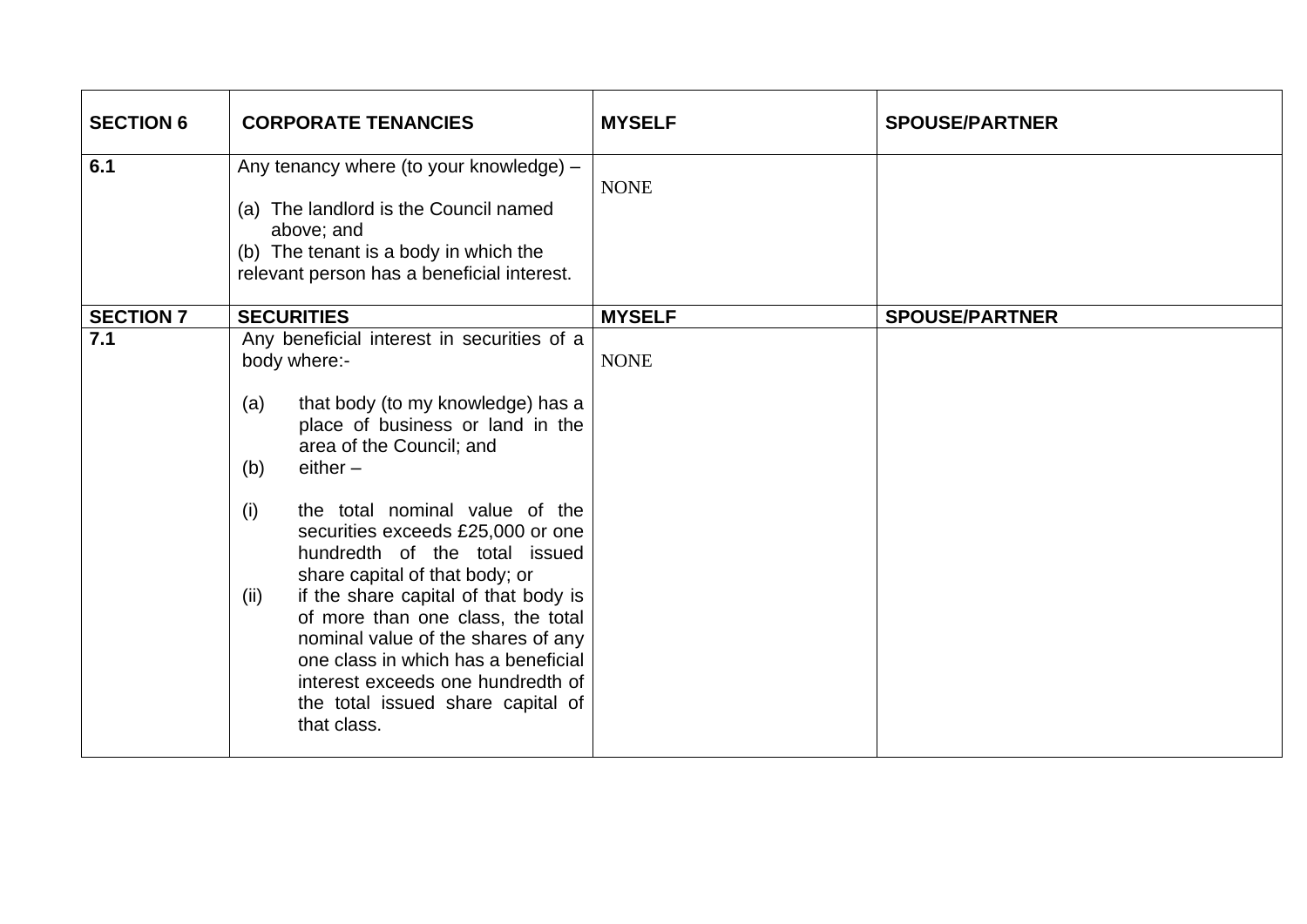## **SENSITIVE INTERESTS**

I have not got any Sensitive Interests as defined by Section 32\*\* Localism Act 2011 and the Monitoring Officer considers that disclosure could lead to the risk of violence or intimidation. *(Delete as appropriate)*

#### **NOTIFICATION OF CHANGE OF CIRCUMSTANCES**

A Member must, within 28 days of becoming aware of any change to the interests specified above, provide written notification to the Monitoring Officer, of that change.

#### **MEMBER'S SIGNATURE**

| Date 25/05/21                                | 25/05/21             |
|----------------------------------------------|----------------------|
| <b>Member's Name</b><br>(Capitals - in full) | <b>ROBERT HARDIE</b> |
| <b>Member's signature</b>                    |                      |

\*\* Section 32 – If the interest is entered in the Authority's register, copies of the register that are made available for inspection and any published version of the register must not include details of the interest, but may state that the Member or Co-opted Member has an interest, the details of which are withheld under this sub-section.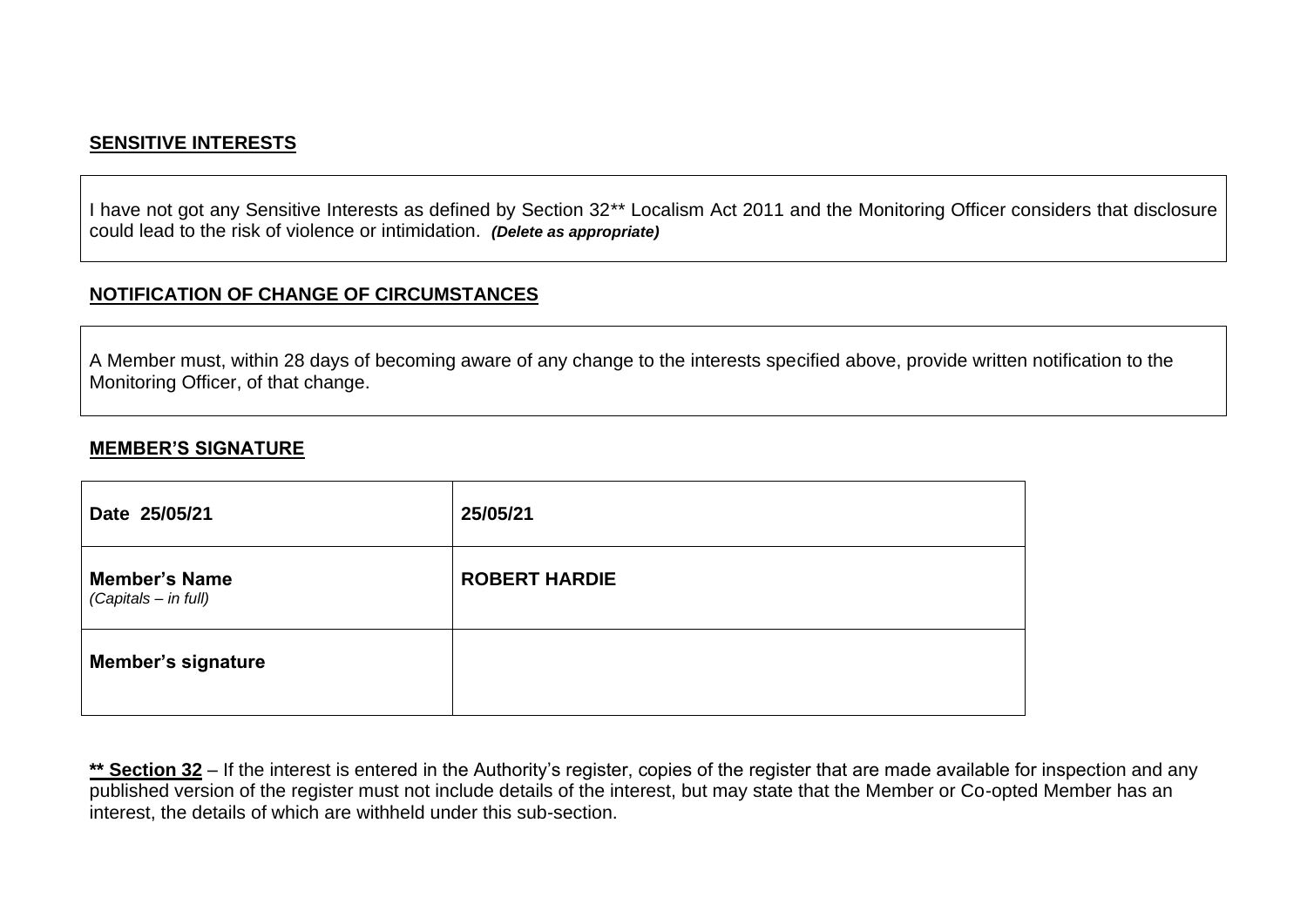# **OTHER INTERESTS**

#### **Membership of Organisations**

I am a member of, or I am in a position of general control or management in:-

1. Any body to which I have been appointed or nominated by the Council

2. Any body exercising functions of a public nature (eg school governing body or another council):

3. Any body directed to charitable purposes:

4. Any body, one of whose principal purposes includes the influence of public opinion or policy (including any political party or trade union):